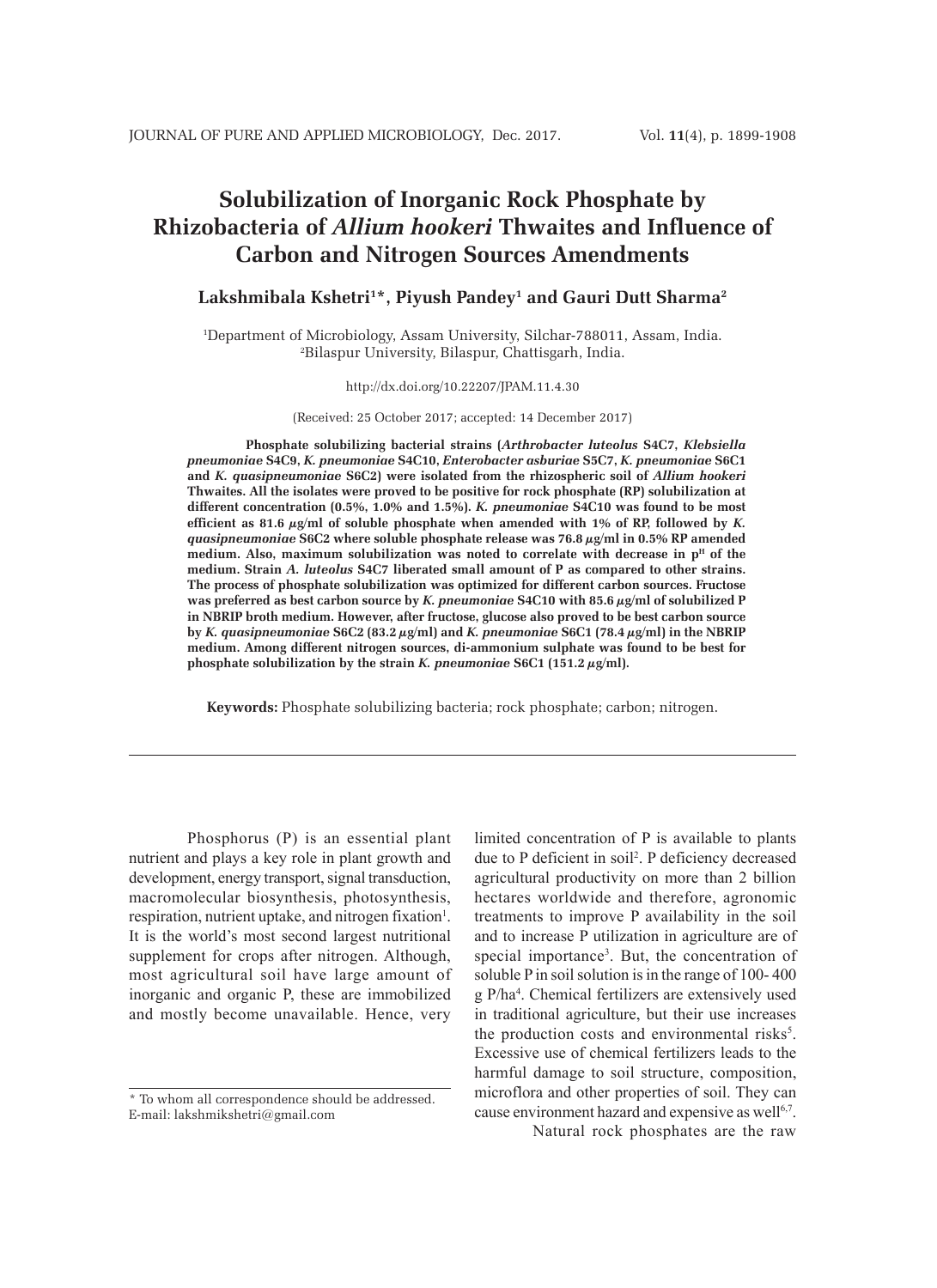materials for production of phosphate fertilizers in sustainable agriculture system through microbial solubilization. Rock phosphate could play a significant role as cheaper P source to plants. However, it cannot be used in field because most of P in RP is present as non-exchangeable form, which is not directly available to plant uptake. One approach for solubilization in field condition is the application of rock phosphate as phosphate fertilizer along with activity of soil microorganisms (PSB) can be effective8 .

There are several genera of bacteria reported as Phosphate solubilizing bacteria (PSB) involved in the conversion of insoluble phosphate to soluble e.g. *Pseudomonas, Mycobacterium, Micrococcus, Bacillus, Flavobacterium, Rhizobium, Mesorhizobium, Sinorhizobium, Klebsiella, Arthrobacter, Enterobacter, Erwinia,* etc. and have been reported to modify P nutrition and increase its solubilization in soil through many process, such as decrease the  $p<sup>H</sup>$  of the soil by producing organic and mineral acids, phytohormones, chelation and siderophores production which promote P solubilization in soil<sup>9,10,11,12</sup>.

*Allium hookeri* Thwaites is a member of family *Alliaceae* subgenus *Amerallium*, known to content its flavour content and therapeutic properties<sup>13,14,15</sup>. In this context, this study was designed to evaluate the P solubilization of insoluble RP of different concentration by the indigenous phosphate solubilizing bacteria from the rhizosphere of *A. hookeri* Th. and utilization of different carbon sources by PSB strains.

#### **MATERIALS AND METHODS**

#### **Bacterial strains**

*A. luteolus* (S4C7), *Enterobacter asburiae* (S5C7), *Klebsiella pneumoniae* (S4C9, S4C10, S6C1) and *Klebsiella quasipneumoniae* (S6C2) isolated from the rhizospheric soil of *Allium hookeri* Thwaites growing as wild herbs in Manipur, India at latitude of 23°83´N - 25°68´N longitude of 93°03´E - 94°78´E, were used in this study and identified through a comparison of the 16S rDNA sequences with GeneBank accession number KX603401 (S4C7), KX603398 (S4C9), KX603397 (S4C10), KX603399 (S5C7), KX603402 (S6C1) and KX603400 (S6C2). These PSB strains showed solubilizing ability of tricalcium phosphate by

J PURE APPL MICROBIO*,* **11**(4), DECEMBER 2017.

forming clear halo zone around the colony<sup>16</sup>. All these phosphate solubilizing bacterial species were maintained in Pikovskaya agar. All the cultures were revived and sub-cultured before use in the present study.

# **Quantitative estimation of RP solubilization under in vitro conditions**

Strains of 24- 48 hours old cultures grown in NBRIP (National Botanical Research Institute of Phosphate) broth shaken (128 rpm) at  $30\pm1\degree$ C were used for quantitative estimation of RP. Rock phosphate was supplemented at different concentration (0.5%, 1.0% and 1.5% to 100 ml of NBRIP broth) as a phosphorus source instead of TCP. Quantitative estimation of phosphorus in supernatant was measured by vanado-molybdateyellow color method in NBRIP broth  $[10g C_6H_{12}O_6,$  $0.1g$  (NH<sub>4</sub>)<sub>2</sub>SO<sub>4</sub>, 0.25g MgSO<sub>4</sub>.7H<sub>2</sub>O, 0.2g KCl, 5.0g MgCl<sub>2</sub>.6H<sub>2</sub>O, 5g Ca<sub>3</sub>(PO<sub>4</sub>)<sub>2</sub> in 1L distilled water] $17$ . To a 0.5 ml aliquot of the supernatant, 2.5 ml Barton's reagent was added and volume was made to 50 ml with de-ionized water. The absorbance of the resultant colour was read after 10 min at 430 nm in UV/Visible Spectrophotometer. The total soluble phosphorus was calculated comparing with the standard curve. The values of soluble phosphate liberated were expressed as ìg/ mL over control. The  $p<sup>H</sup>$  of culture supernatants was measured in each case.

## **Effect of carbon sources on solubilization of TCP in NBRIP broth**

To study the effect of carbon sources on the growth and phosphate solubilizing activity of bacterial isolates, glucose was replaced with an equal amount  $(10g/L)$  of sucrose, maltose, fructose, galactose or mannitol added to the NBRIP broth. The flasks were incubated at 30°C shaken at 120 rpm for 24- 48 hours. The media was analysed for soluble  $P$  and  $p<sup>H</sup>$  reduction.

#### **Effect of nitrogen sources on solubilization of TCP in NBRIP broth**

To study the effect of nitrogen sources on the growth and phosphate solubilizing activity of bacterial isolates,  $(NH_4)_2SO_4$  was replaced with an equal amount of (10g/L) of Sodium nitrate  $(NaNO<sub>3</sub>)$  and urea added to the NBRIP broth. The flasks were kept on the shaker incubator at 120 rpm for 24-48 hours. The media was analysed for soluble P and  $p<sup>H</sup>$  reduction by centrifugation the sample at 10000 rpm for 20 minutes and to 0.5 ml of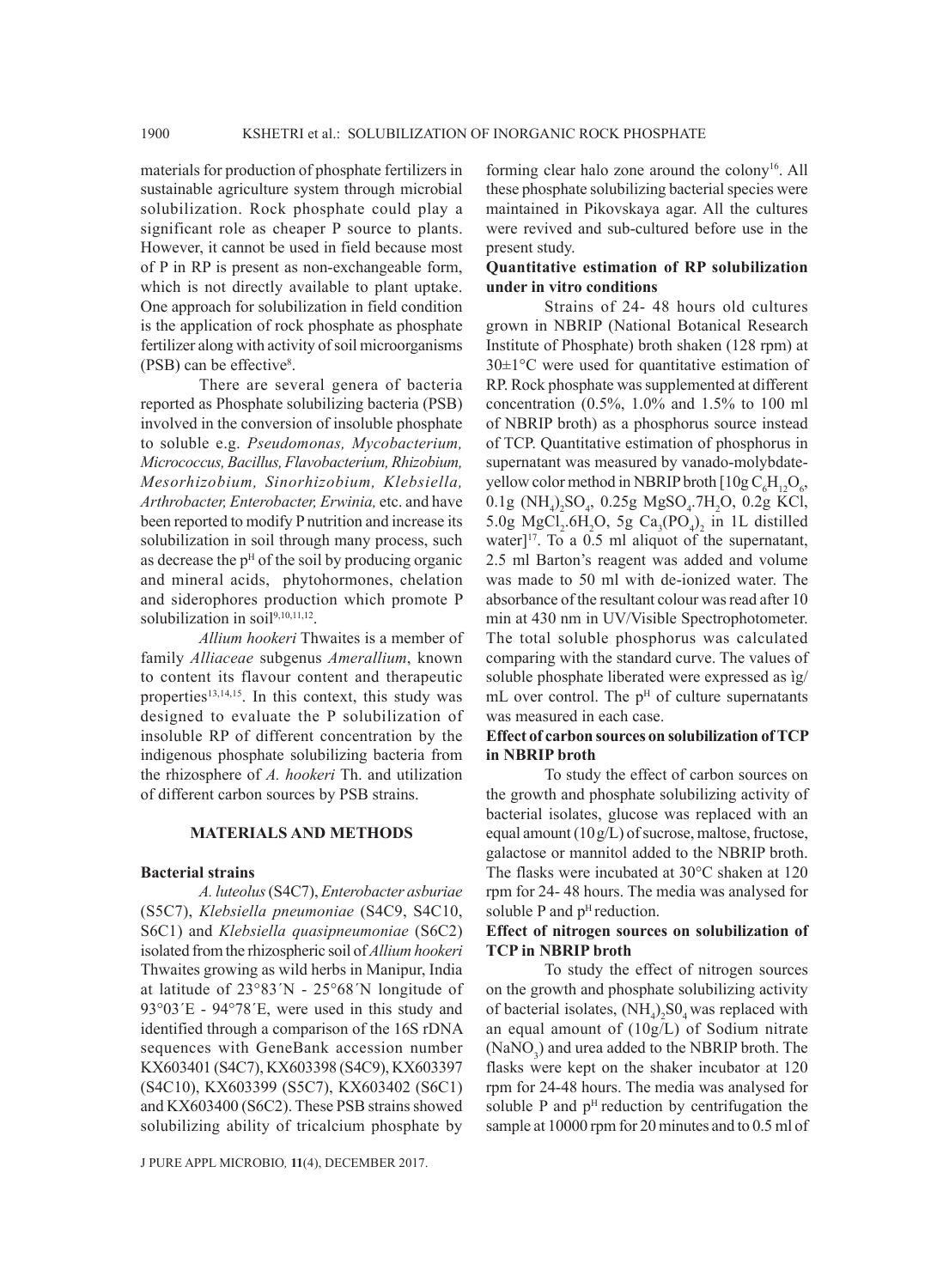supernatent, add 2.5 ml of Barton's reagent, volume was made to 50 ml with de-ionized water. The absorbance of the resultant colour was read after 10 min at 430 nm in UV/Visible Spectrophotometer.

#### **RESULTS AND DISCUSSION**

Rock phosphates have been considered as a valuable alternative source for soluble P fertilizers especially for acid soil. But, unfortunately direct application of RP into the soils under alkaline condition is not always agronomically effective due to its low reactivity<sup>18</sup>. Research efforts are in progress to manipulate these rocks and convert them to value-added product by using chemicophysical means partially acidulating RP by using phosphate-solubilizing microorganisms<sup>19</sup>. In this present study, the PSB strains has the ability to solubilize the inorganic phosphate with indication of showing clear halo zone around the colony in Pikovskaya agar plate. Phosphate solubilization index (PSI) was calculated by the formula as described by Sharma *et al*. 20 (Fig.1).

#### $PSI = Solubilization diameter \times 100$ Colony diameter

It is well known that many microorganisms isolated from the soil are able to dissolve different kinds of rock phosphate in liquid culture $21,22,23$ . The PSB isolates were able to solubilize insoluble RP in different concentration 0.5%, 1.0% and 1.5% in NBRIP broth and the maximum amount of P was recorded 24 hours with 81.6µg/ml at 1% of RP and 79.2µg/ml at 0.5% of RP by *K. pneumoniae* S4C10 (Table. 1), followed by *K. quasipneumoniae* S6C2 released solubilized P of 76.8% at 0.5% of RP (Table.2), then *K. pneumonia*e S6C1 (72.8 µg/ml of P at 0.5%) (Table.3)> *E. asburiae* S5C7 (56.2 µg/ ml of P at 1.5%) (Table.4)> *K. pneumoniae* S4C9 (44.8 µg/ml of P at 0.5%) (Table.5)> *A. luteolus* S4C7 (33.6 µg/ml of P at1%) (Table. 6) compared with uninoculated broth served as control. The p<sup>H</sup> reduction also observed corresponds to the respective increase in soluble P concentration. Kaur and Reddy24 showed the isolates *Pantoea cypripedii* PSB-3 and *Pseudomonas plecoglossicida* PSB-5 are efficient for mineralizing inorganic phosphate with the accompaniment of decrease in the  $p<sup>H</sup>$  of the culture. A significant relationship between

quantities of phosphate solubilized and drop in  $p<sup>H</sup>$ of culture filtrate in RP amended medium<sup>25</sup>. The combined of PSB (MRS 18 and MRS 34) and RP produced significant of amount of solubilized P release capacity (P mineralization) with reduction of  $p<sup>H</sup>$  in the broth. It also substantially increased microbial abundance in rhizosphere compared to all individual treatments  $(T_0 - T_8)$  confirmed the stimulating effect of PSB on increasing microbial population in the rhizosphere that improved P solubilization and enhanced plant growth promotion<sup>26</sup>. The solubilization of inorganic phosphate by PSB was accompanied by a significant drop in  $p<sup>H</sup>$  in the liquid medium and it is correlated that the decrease in  $p<sup>H</sup>$  with the high phosphate solubilization<sup>27</sup>. Reddy et al<sup>28</sup>., investigated that the PSMs *Aspergillus niger* and *Aspergillus tubingensis* capable of solubilizing of poorly soluble rock phosphates when grown in the presence of 2% of rock phosphate and can provide an efficient large scale biosolubilization of rock phosphates intented for P fertilizers. The arbuscular mycorrhizal fungi *Glomus intraradices* utilized more soluble phosphorus from soil mineral phosphate than non-inoculated plants. With the amendment of RP, the inoculated *G. intraradices*  significantly stimulated plant growth and P content and affects the microbial activity in hyphosphere of Acacia holosericea plant<sup>9</sup>. The selected PSB strains (genera *Burkholderia* and *Bacillus*) isolated from the rhizosphere of maize are able to solubilize RP (Araxá and Itafós phosphate) extracted from the RP mine, Brazil with the reduction of  $p<sup>H</sup>$  which suggests that the acidification of the culture medium can be one of the mechanisms involved in the solubilization of  $P^{29}$ .

#### **Effect of carbon sources on phosphate solubilization by bacterial isolates**

The bacterial isolates were evaluated in the presence of five carbon sources by replacing glucose with sucrose, maltose, fructose, galactose and mannitol. The form available carbon greatly affected the growth as well as the phosphate solubilization and was more active in presence of hexoses and pentoses or disaccharides<sup>30</sup>. The role of carbon source is important in phosphate solubilization was affected by the carbon source<sup>31</sup>. All the six strains demonstrated diverse levels of phosphate solubilization activity in the presence of various carbon sources. Among the six phosphate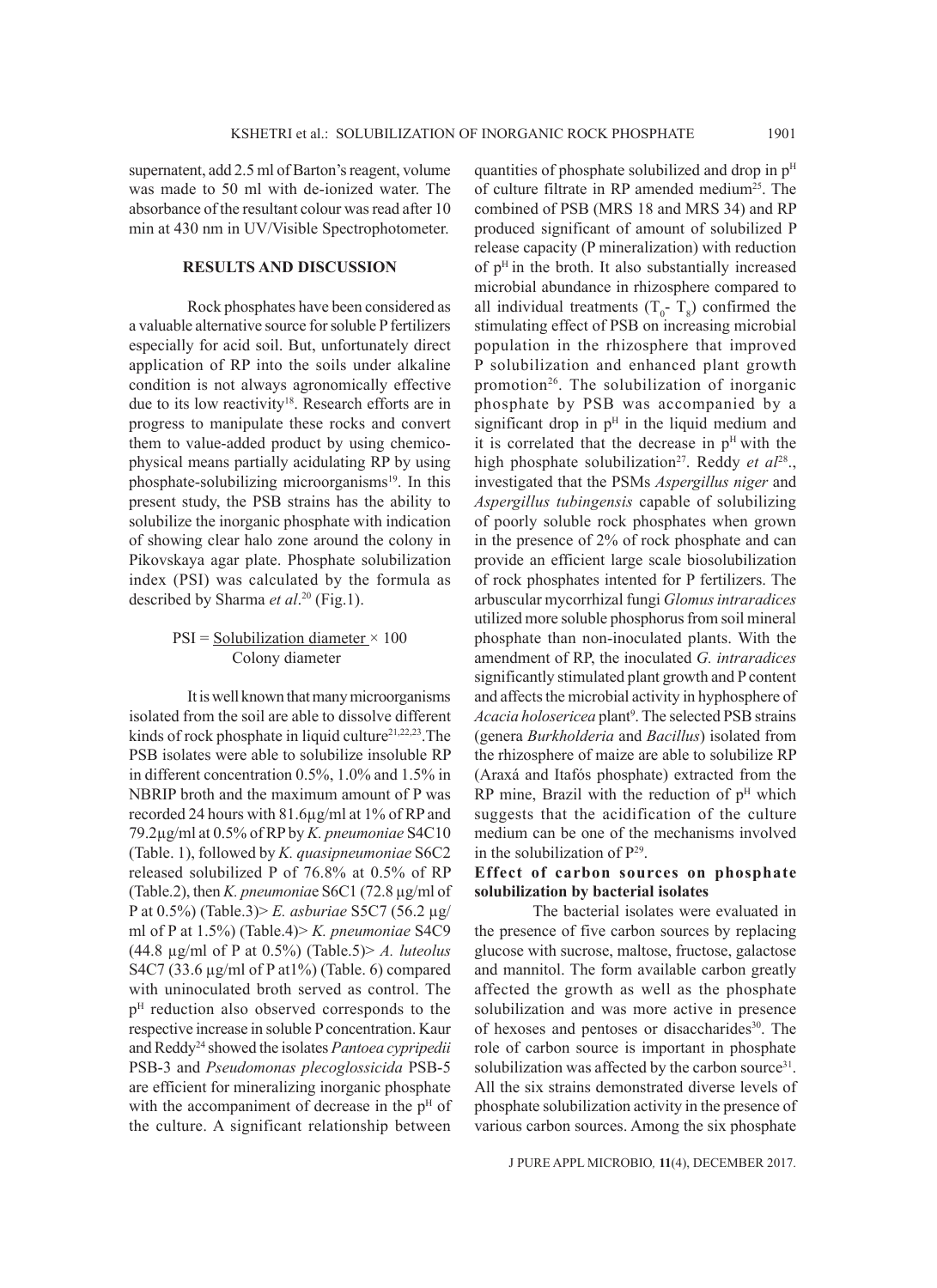solubilizing bacterial strains, *K. pneumoniae* S4C10 showed most efficient strain with the maximum P released with fructose of 85.6  $\mu$ g/ ml in NBRIP broth medium (Table 7). Mardad *et al*32., reported that fructose was found to be best carbon sources of 112.46% and 104.25% of soluble phosphate liberated by *Enterobacter* sp. PSB6 and Bacterium DR172 PSB5 respectively in NBRIP broth medium as compared with the positive control *Acitenobacter sp*. and maximum drop in pH also reported due to the organic acids secreted to the medium. Fructose has been identified as the

best carbon source for *Rhodotorula minuta* NCIM 3359 and *Saccharomyces cerevisiae* ATCC 9896 in cultures<sup>33</sup>. After *K. pneumoniae* S4C10, the strain *K. quasipneumoniae* S6C2 showed PS activity in all the carbon sources test, but the efficiency varied with the carbon source. This strain showed maximum PS activity of 83.2  $\mu$ g/ml in glucose containing NBRIP medium, followed by maltose and sucrose containing medium. Hameeda *et al*34., reported the bacterial isolates from the different composts, farm waste compost (FWC), rice straw compost (RSC), Gliricidia vermicompost



**Fig. 1.** Solubilization effciency of PSB isolates obtained from the rhizosphere of *A. hookeri* Thwaites plant

|                   | Concentration of RP                |                |                 |                |                 |                |                |                |  |  |
|-------------------|------------------------------------|----------------|-----------------|----------------|-----------------|----------------|----------------|----------------|--|--|
| Time<br>intervals | <sup>a</sup> Uninoculated<br>broth | p <sup>H</sup> | $b0.5\%$        | p <sup>H</sup> | $^{\circ}1.0\%$ | p <sup>H</sup> | $^{d}1.5\%$    | p <sup>H</sup> |  |  |
| 24                | $28.8 \pm 3.0$                     | $5.89 \pm 0.1$ | $52.00 \pm 2.0$ | $5.87 \pm 0.5$ | $68.00 \pm 2.0$ | $5.8 \pm 0.2$  | $49.5 \pm 4.0$ | $5.92 \pm 0.3$ |  |  |
| 48                | $23.4 \pm 2.0$                     | $5.85\pm0.4$   | $79.2 \pm 4.0$  | $5.72 \pm 0.4$ | $81.6 \pm 1.0$  | $5.61 \pm 2.0$ | $64.8 \pm 2.0$ | $5.73 \pm 0.5$ |  |  |
| 72                | $15.2 \pm 5.0$                     | $6.19 \pm 0.3$ | $44.8 \pm 4.0$  | $5.96 \pm 0.3$ | $32.8 \pm 2.0$  | $6.08 \pm 0.4$ | $30.4 \pm 2.0$ | $6.12 \pm 0.5$ |  |  |
| 96                | $20.8\pm4.0$                       | $6.10 \pm 0.5$ | $50.4 \pm 2.0$  | $5.91 \pm 0.4$ | $33.6 \pm 2.0$  | $6.11 \pm 0.5$ | $34.4 \pm 5.0$ | $6.14\pm0.4$   |  |  |
| 120               | $17.6 \pm 2.0$                     | $6.13 \pm 0.3$ | $47.2 \pm 1.0$  | $5.88 \pm 0.1$ | $31.2 \pm 1.0$  | $6.05 \pm 2.0$ | $31.2 \pm 2.0$ | $6.12 \pm 1.0$ |  |  |
| 144               | $15.2 \pm 5.0$                     | $6.23 \pm 0.5$ | $32.8 \pm 1.0$  | $6.08 \pm 0.5$ | $19.2 \pm 1.0$  | $6.24 \pm 1.0$ | $24.0 \pm 4.0$ | $6.44\pm0.5$   |  |  |
| 168               | $26.4 \pm 4.0$                     | $6.00 \pm 0.1$ | $53.6 \pm 2.0$  | $5.83 \pm 0.2$ | $36.00 \pm 3.5$ | $6.01 \pm 0.3$ | $40\pm1.0$     | $6.37\pm0.3$   |  |  |

**Table 1.** Soluble P and  $p<sup>H</sup>$  reduction by *K. pneumoniae* S4C10 in NBRIP broth having rock phosphate (equivalent to 100 mg  $P_2O_5/100$  ml) as the sole phosphate

Values are mean±SD, n=3.

a, b, c, d indicates the value of solubilized P in µg/ml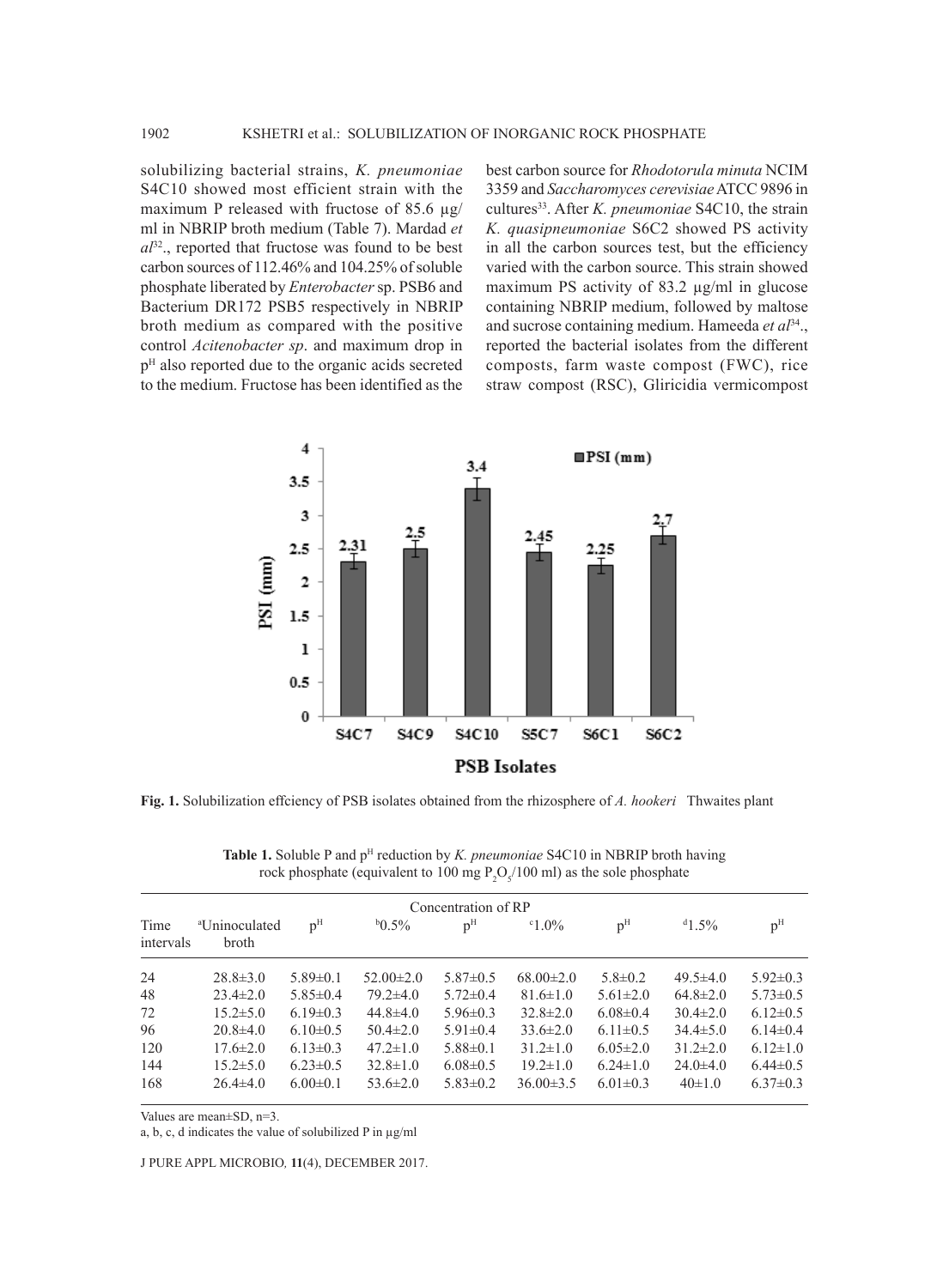(GVC) and macrofauna, showed rock phosphate (RP) solubilization in buffered medium in plate culture. The strains *Enterobacter cloacae* EB27, *Serratia marcescens* EB67, *Serratia sp.* EB75, *Pseudomonas sp*. BW75 showed solubilized RP in RP broth medium. In the presence of different carbon sources, both strains showed a drop in p<sup>H</sup> and solubilized RP, P released was maximum with glucose (1212 and 522 µmol) by *Serratia marcescens* EB67 and *Pseudomonas* sp. CDB35 respectively. Earlier, phosphate solubilizing bacteria NBRI0603, NBRI2601, NBRI3246 and NBRI4003 isolated from the rhizosphere of chickpea and alkaline soils shows diverse levels of phosphate solubilization activity under in vitro conditions in the presence of various carbon sources. Xylose, lactose, xylose and glucose

reported to be the best carbon sources for phosphate solubilization by strains NBRI0603, NBRI2601, NBRI3246 and NBRI4003 respectively<sup>35</sup>. Sridevi *et al*36., revealed that the isolates *Rhizobium* species from *Crotalaria species* (*C. juncea*, *C. laburnifolia*, *C. retusa* and *C. verrucosa*) are able to solubilize tricalcium phosphate (TCP) and glucose was found to be best carbon source for P solubilization among the other carbon sources. *Rhizobium sp*. from *C*. *retusa* and *C*. *verrucosa* showed maximum solubilization at 3% concentration of glucose. Maximum decrease in  $p<sup>H</sup>$  also revealed in glucose containing medium. Another *B. subtilis* and *B. cereus* also reported as efficient for phosphate solubilization in different carbon sources viz. Glucose, sucrose, lactose and mannitol. However, incorporation of glucose increased the rate of

**Table 2.** Soluble P and pH reduction by *K.quasipneumoniae* S6C2 in NBRIP broth having rock phosphate (equivalent to 100 mg P2O5/100 ml) as the sole phosphate

|                   |                                    |                |                | Concentration of RP |                 |                |                |                |
|-------------------|------------------------------------|----------------|----------------|---------------------|-----------------|----------------|----------------|----------------|
| Time<br>intervals | <sup>a</sup> Uninoculated<br>broth | p <sup>H</sup> | $^{b}0.5\%$    | p <sup>H</sup>      | $^{\circ}1.0\%$ | p <sup>H</sup> | $41.5\%$       | p <sup>H</sup> |
| 24                | $13.6\pm4.0$                       | $6.24 \pm 1.0$ | $57.6 \pm 2.0$ | $5.81 \pm 0.1$      | $61.2 \pm 2.0$  | $5.83\pm0.1$   | $45.6 \pm 4.0$ | $6.09 \pm 2.0$ |
| 48                | $16.8 \pm 3.0$                     | $6.2 \pm 1.0$  | $76.8 \pm 4.0$ | $5.54\pm0.3$        | $70.4 \pm 2.0$  | $5.62 \pm 2.0$ | $52.8 \pm 2.0$ | $5.88 \pm 0.1$ |
| 72                | $25.6\pm4.0$                       | $6.03\pm0.3$   | $45.2 \pm 4.0$ | $6.09 \pm 0.6$      | $32.8 \pm 2.0$  | $6.06 \pm 2.0$ | $20.8 \pm 4.0$ | $6.22 \pm 1.0$ |
| 96                | $23.2\pm4.0$                       | $6.05 \pm 0.4$ | $49.2 \pm 1.0$ | $6.03\pm0.5$        | $37.6 \pm 3.4$  | $6.02\pm0.3$   | $23.2 \pm 4.0$ | $6.24 \pm 0.2$ |
| 120               | $32.4 \pm 5.0$                     | $6.06 \pm 0.2$ | $44.8 \pm 4.0$ | $6.11 \pm 0.5$      | $34.4 \pm 2.0$  | $6.05 \pm 2.0$ | $16.8 \pm 5.0$ | $6.32 \pm 0.4$ |
| 144               | $16.0 \pm 3.0$                     | $6.25 \pm 0.5$ | $29.6 \pm 4.0$ | $6.28 \pm 0.5$      | $24.0 \pm 4.0$  | $6.22 \pm 0.5$ | $13.6\pm4.0$   | $6.27 \pm 0.7$ |
| 168               | $20.0 \pm 3.0$                     | $6.12 \pm 0.5$ | $49.6 \pm 3.0$ | $6.06\pm0.5$        | $40.0 \pm 1.0$  | $6.01 \pm 0.3$ | $26.0 \pm 3.0$ | $6.08 \pm 0.4$ |

Values are mean±SD, n=3.

a, b, c, d indicates the value of solubilized P in µg/ml.

**Table 3.** Soluble P and pH reduction by *K. pneumoniae* S6C1 in NBRIP broth having rock phosphate (equivalent to 100 mg P2O5/100 ml) as the sole phosphate

|                   |                                    |                |                | Concentration of RP |                 |                |                |                |
|-------------------|------------------------------------|----------------|----------------|---------------------|-----------------|----------------|----------------|----------------|
| Time<br>intervals | <sup>a</sup> Uninoculated<br>broth | p <sup>H</sup> | $b0.5\%$       | p <sup>H</sup>      | $^{\circ}1.0\%$ | p <sup>H</sup> | $^{d}1.5\%$    | p <sup>H</sup> |
| 24                | $13.6 \pm 4.0$                     | $6.24 \pm 1.0$ | $61.6 \pm 5.0$ | $5.77 \pm 0.5$      | $60.8 \pm 1.0$  | $5.76 \pm 0.5$ | $44.8 \pm 3.0$ | $6.01 \pm 0.4$ |
| 48                | $16.8 \pm 3.0$                     | $6.2 \pm 1.0$  | $72.8 \pm 4.0$ | $5.7 \pm 0.5$       | $68.4 \pm 2.0$  | $5.68 \pm 0.5$ | $55.2 \pm 2.0$ | $5.85 \pm 0.5$ |
| 72                | $25.6 \pm 4.0$                     | $6.03 \pm 0.3$ | $38.4 \pm 2.0$ | $6.09 \pm 0.3$      | $34.4 \pm 5.0$  | $6.11 \pm 1.0$ | $17.6 \pm 2.0$ | $6.21 \pm 0.5$ |
| 96                | $23.2\pm4.0$                       | $6.05 \pm 0.4$ | $46.4 \pm 4.0$ | $5.99 \pm 0.3$      | $40.0 \pm 1.0$  | $6.07 \pm 0.8$ | $22.4 \pm 4.0$ | $6.11 \pm 0.4$ |
| 120               | $32.4 \pm 5.0$                     | $6.06 \pm 0.2$ | $28.4 \pm 4.0$ | $6.21 \pm 1.0$      | $38.0 \pm 2.0$  | $6.08 \pm 0.5$ | $34.0 \pm 3.5$ | $6.11 \pm 0.4$ |
| 144               | $16.0 \pm 3.0$                     | $6.25 \pm 0.5$ | $32.0 \pm 2.0$ | $6.05 \pm 0.5$      | $26.0 \pm 4.0$  | $6.15 \pm 0.5$ | $18.4 \pm 1.0$ | $6.19 \pm 0.6$ |
| 168               | $20.0 \pm 3.0$                     | $6.12 \pm 0.5$ | $41.6 \pm 1.0$ | $6.0 \pm 0.3$       | $42.4 \pm 4.0$  | $6.03 \pm 0.3$ | $22.4 \pm 2.0$ | $6.18 \pm 0.4$ |

Values are mean±SD, n=3.

a, b, c, d indicates the value of solubilized P in µg/ml.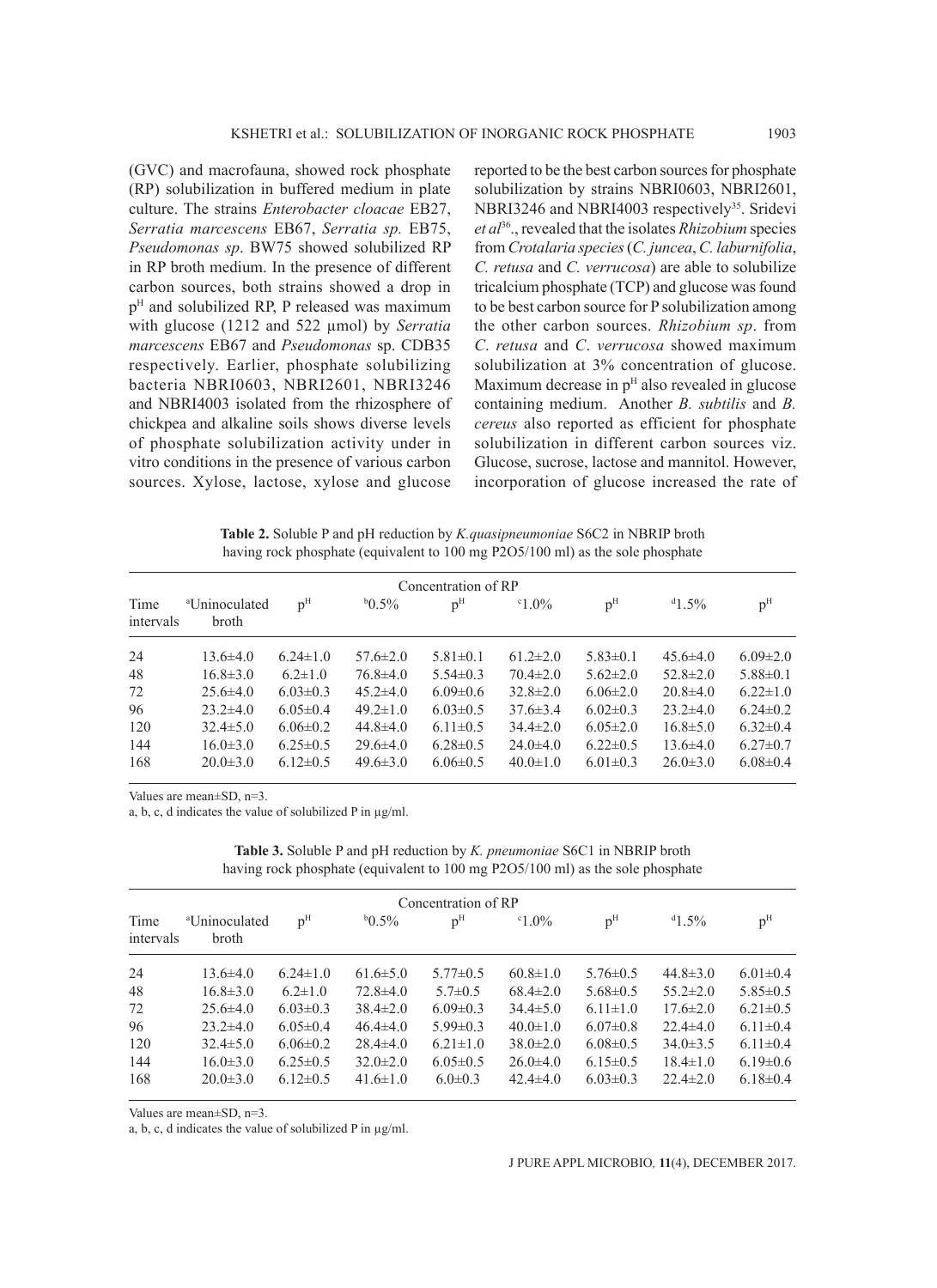|                   |                                    |                |                | Concentration of RP |                |                |                |                |
|-------------------|------------------------------------|----------------|----------------|---------------------|----------------|----------------|----------------|----------------|
| Time<br>intervals | <sup>a</sup> Uninoculated<br>broth | p <sup>H</sup> | $^{b}0.5\%$    | p <sup>H</sup>      | $0.0\%$        | p <sup>H</sup> | $41.5\%$       | p <sup>H</sup> |
| 24                | $13.6 \pm 4.0$                     | $6.24 \pm 1.0$ | $44.8 \pm 2.0$ | $5.89 \pm 0.1$      | $45.6 \pm 2.0$ | $5.81 \pm 0.4$ | $52.0 \pm 2.0$ | $5.87 \pm 0.3$ |
| 48                | $16.8 \pm 3.0$                     | $6.2 \pm 1.0$  | $51.2 \pm 4.0$ | $5.88 \pm 0.3$      | $55.2 \pm 3.0$ | $5.95 \pm 0.3$ | $56.8 \pm 2.0$ | $5.83 \pm 0.3$ |
| 72                | $25.6 \pm 4.0$                     | $6.03 \pm 0.3$ | $17.2 \pm 1.0$ | $6.18 \pm 0.4$      | $19.2 \pm 3.0$ | $6.24 \pm 0.3$ | $23.2 \pm 1.0$ | $6.05 \pm 0.4$ |
| 96                | $23.2 \pm 4.0$                     | $6.05 \pm 0.4$ | $20.8 \pm 3.0$ | $6.12\pm0.5$        | $25.2\pm4.0$   | $6.04\pm0.5$   | $29.6 \pm 4.0$ | $6.1 \pm 0.5$  |
| 120               | $32.4 \pm 5.0$                     | $6.06 \pm 0.2$ | $16.8 \pm 5.0$ | $6.25 \pm 0.5$      | $22.4 \pm 4.0$ | $6.11 \pm 1.0$ | $23.2 \pm 3.6$ | $6.05 \pm 0.2$ |
| 144               | $16.0 \pm 3.0$                     | $6.25 \pm 0.5$ | $24.8 \pm 4.0$ | $6.09 \pm 0.2$      | $28.8 \pm 2.0$ | $6.02 \pm 0.4$ | $30.4 \pm 2.0$ | $6.12 \pm 0.3$ |
| 168               | $20.0 \pm 3.0$                     | $6.12\pm0.5$   | $19.2 \pm 4.0$ | $6.22 \pm 0.5$      | $23.2\pm4.0$   | $6.09\pm0.4$   | $26.4\pm4.0$   | $6.22 \pm 0.4$ |

| <b>Table 4.</b> Soluble P and pH reduction by <i>Enterobacter asburiae</i> S5C7 in NBRIP broth |
|------------------------------------------------------------------------------------------------|
| having rock phosphate (equivalent to 100 mg P2O5/100 ml) as the sole phosphate                 |

Values are mean±SD, n=3.

a, b, c, d indicates the value of solubilized P in µg/ml.

| <b>Table 5.</b> Soluble P and pH reduction by <i>K. pneumoniae</i> S4C9 in NBRIP broth |  |
|----------------------------------------------------------------------------------------|--|
| having rock phosphate (equivalent to 100 mg P2O5/100 ml) as the sole phosphate         |  |

|                   |                                    |                |                | Concentration of RP |                 |                |                |                |
|-------------------|------------------------------------|----------------|----------------|---------------------|-----------------|----------------|----------------|----------------|
| Time<br>intervals | <sup>a</sup> Uninoculated<br>broth | p <sup>H</sup> | $b0.5\%$       | p <sup>H</sup>      | $^{\circ}1.0\%$ | p <sup>H</sup> | $^{d}1.5\%$    | p <sup>H</sup> |
| 24                | $13.0 \pm 4.0$                     | $6.23 \pm 0.2$ | $23.2 \pm 2.0$ | $6.05 \pm 0.4$      | $14.4 \pm 4.0$  | $6.21 \pm 0.4$ | $16.8 \pm 2.0$ | $6.2 \pm 0.2$  |
| 48                | $13.6\pm4.0$                       | $6.24 \pm 0.2$ | $26.4 \pm 2.0$ | $6.0 \pm 0.2$       | $12.8 \pm 3.0$  | $6.2 \pm 0.4$  | $14.4 \pm 5.0$ | $6.21 \pm 1.0$ |
| 72                | $20.8 \pm 3.0$                     | $6.1 \pm 0.3$  | $44.8 \pm 4.0$ | $5.96\pm0.1$        | $23.3 \pm 4.0$  | $6.05 \pm 0.4$ | $23.2\pm4.0$   | $6.05 \pm 0.5$ |
| 96                | $19.2 \pm 3.0$                     | $6.24 \pm 0.4$ | $32.0 \pm 1.0$ | $6.06 \pm 0.4$      | $31.6 \pm 2.0$  | $6.09\pm0.3$   | $32.8 \pm 2.0$ | $6.08 \pm 0.4$ |
| 120               | $20.8 \pm 3.0$                     | $6.11 \pm 0.5$ | $32.8 \pm 5.0$ | $6.08\pm0.9$        | $20.8 \pm 4.0$  | $6.1 \pm 0.3$  | $26.0\pm4.0$   | $6.02\pm0.4$   |
| 144               | $13.6 \pm 4.0$                     | $6.22 \pm 0.5$ | $36.8 \pm 1.0$ | $6.01 \pm 0.2$      | $26.4 \pm 2.0$  | $6.0 \pm 0.3$  | $28.8 \pm 4.0$ | $6.18 \pm 0.2$ |
| 168               | $15.2 \pm 5.0$                     | $6.23 \pm 0.2$ | $22.4 \pm 2.0$ | $6.05 \pm 0.2$      | $18.4 \pm 2.0$  | $6.19\pm0.5$   | $20.0 \pm 3.0$ | $6.11 \pm 0.4$ |

Values are mean±SD, n=3.

a, b, c, d indicates the value of solubilized P in µg/ml.

|                   |                                    |                |                | Concentration of RP |                 |                |                |                |
|-------------------|------------------------------------|----------------|----------------|---------------------|-----------------|----------------|----------------|----------------|
| Time<br>intervals | <sup>a</sup> Uninoculated<br>broth | p <sup>H</sup> | $^{b}0.5\%$    | p <sup>H</sup>      | $^{\circ}1.0\%$ | p <sup>H</sup> | $41.5\%$       | p <sup>H</sup> |
| 24                | $13.0\pm4.0$                       | $6.23 \pm 0.2$ | $13.6 \pm 5.0$ | $6.25 \pm 0.2$      | $13.2 \pm 5.0$  | $6.24 \pm 0.2$ | $13.6 \pm 5.0$ | $6.24 \pm 0.2$ |
| 48                | $13.6 \pm 4.0$                     | $6.24 \pm 0.2$ | $16.8 \pm 5.0$ | $6.19 \pm 0.4$      | $31.2 \pm 2.0$  | $6.01 \pm 0.2$ | $21.6 \pm 2.0$ | $6.06 \pm 0.2$ |
| 72                | $20.8 \pm 3.0$                     | $6.1 \pm 0.3$  | $25.6\pm4.0$   | $6.03 \pm 0.3$      | $21.6 \pm 2.0$  | $6.06 \pm 0.4$ | $25.6\pm4.0$   | $6.03 \pm 0.1$ |
| 96                | $19.2 \pm 3.0$                     | $6.24 \pm 0.4$ | $23.2 \pm 4.0$ | $6.05 \pm 0.4$      | $14.4 \pm 5.0$  | $6.2 \pm 0.3$  | $23.2\pm4.0$   | $6.05 \pm 0.3$ |
| 120               | $20.8 \pm 3.0$                     | $6.11 \pm 0.5$ | $32.4 \pm 2.0$ | $6.0 \pm 0.1$       | $25.6\pm4.6$    | $6.04\pm0.3$   | $33.6 \pm 2.0$ | $6.0 \pm 0.4$  |
| 144               | $13.6\pm4.0$                       | $6.22 \pm 0.5$ | $16.0 \pm 5.0$ | $6.24 \pm 0.2$      | $16.0 \pm 5.0$  | $6.25 \pm 0.4$ | $23.2\pm4.0$   | $6.05 \pm 0.4$ |
| 168               | $15.2 \pm 5.0$                     | $6.23 \pm 0.2$ | $20.0 \pm 2.0$ | $6.12 \pm 0.2$      | $25.6\pm4.0$    | $6.03 \pm 0.4$ | $16.8 \pm 5.0$ | $6.2 \pm 0.2$  |

**Table 6.** Soluble P and pH reduction by *Arthrobacter luteolus* S4C7 in NBRIP broth having rock phosphate (equivalent to 100 mg P2O5/100 ml) as the sole phosphate

Values are mean±SD, n=3.

a, b, c, d indicates the value of solubilized P in µg/ml.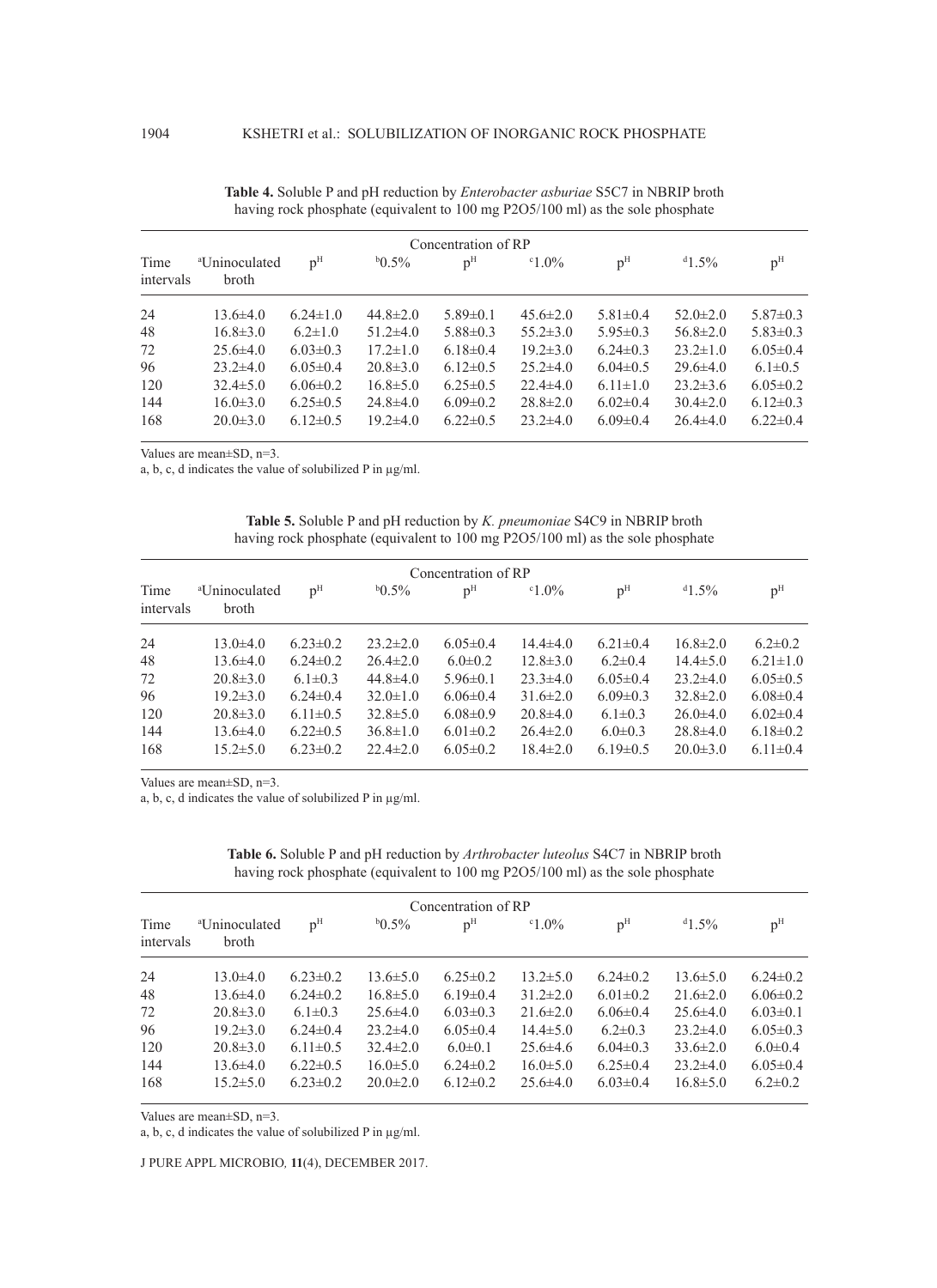$\mathbf{I}$ 

| Strains                                      |                                  |                                              |                                                                                                                         |                                                                                        |                                                                               | Carbon sources                                                                                           |                                                                                              |                                                                                                          |           |                                                                                                          |                                                                     |                                                                                        |
|----------------------------------------------|----------------------------------|----------------------------------------------|-------------------------------------------------------------------------------------------------------------------------|----------------------------------------------------------------------------------------|-------------------------------------------------------------------------------|----------------------------------------------------------------------------------------------------------|----------------------------------------------------------------------------------------------|----------------------------------------------------------------------------------------------------------|-----------|----------------------------------------------------------------------------------------------------------|---------------------------------------------------------------------|----------------------------------------------------------------------------------------|
|                                              | Glucose                          | Ъ                                            | Sucrose                                                                                                                 |                                                                                        | Maltose                                                                       | $p^{H}$                                                                                                  | Fructose                                                                                     |                                                                                                          | Galactose | $P^{\rm H}$                                                                                              | Mannitol                                                            | F<br>D                                                                                 |
| <b>S4C7</b>                                  | $13.6 + 4.0$                     | $6.23 \pm 0.7$                               |                                                                                                                         | $6.13 \pm 0.1$                                                                         | $29.6 + 4.0$                                                                  |                                                                                                          |                                                                                              |                                                                                                          |           |                                                                                                          |                                                                     | $5.69 \pm 0.5$                                                                         |
|                                              | $34.4 + 2.0$                     |                                              | $\begin{array}{c} 18.8\pm5.0\\ 36.8\pm2.0\\ 56.8\pm2.0\\ 70.6\pm2.0\\ 28.8\pm3.0\\ 70.4\pm1.0\\ 74.4\pm3.0 \end{array}$ | $5.79 \pm 0.2$<br>$5.80 \pm 0.3$<br>$6.08 \pm 0.2$<br>$5.81 \pm 0.4$<br>$5.85 \pm 0.4$ |                                                                               | $6.12 \pm 0.3$<br>$5.88 \pm 0.3$<br>$5.73 \pm 0.5$<br>$6.08 \pm 0.5$<br>$5.65 \pm 2.0$<br>$5.65 \pm 2.0$ | $36.8\pm3.5$<br>$58.4\pm1.0$<br>$85.6\pm1.0$<br>$45.6\pm5.0$<br>$41.6\pm2.0$<br>$81.6\pm2.0$ | $6.09 \pm 0.3$<br>$5.79 \pm 0.4$<br>$5.65 \pm 0.4$<br>$5.89 \pm 0.2$<br>$5.89 \pm 0.3$<br>$5.72 \pm 0.3$ |           | $6.88 \pm 0.4$<br>$5.80 \pm 0.1$<br>$5.86 \pm 0.2$<br>$5.75 \pm 0.2$<br>$5.72 \pm 0.2$<br>$5.72 \pm 0.3$ | 6.8±5.0<br>47.2±3.0<br>58.4±4.0<br>46.0±4.0<br>67.2±1.0<br>73.2±1.0 |                                                                                        |
| $3400$<br>$3400$<br>$3600$<br>$360$<br>$360$ |                                  | $5.81\pm0.3$<br>$5.72\pm0.3$<br>$5.83\pm0.4$ |                                                                                                                         |                                                                                        | $48.8\pm3.0$ $70.4\pm1.0$ $32.4\pm3.0$ $72.0\pm2.0$ $72.0\pm2.0$ $78.4\pm3.0$ |                                                                                                          |                                                                                              |                                                                                                          |           |                                                                                                          |                                                                     | $5.91 \pm 0.4$<br>$5.79 \pm 0.5$<br>$5.92 \pm 0.3$<br>$5.87 \pm 0.4$<br>$5.83 \pm 0.5$ |
|                                              |                                  |                                              |                                                                                                                         |                                                                                        |                                                                               |                                                                                                          |                                                                                              |                                                                                                          |           |                                                                                                          |                                                                     |                                                                                        |
|                                              | 63.2±2.0<br>55.4±2.0<br>78.4±2.0 | $5.69 \pm 0.4$                               |                                                                                                                         |                                                                                        |                                                                               |                                                                                                          |                                                                                              |                                                                                                          |           |                                                                                                          |                                                                     |                                                                                        |
|                                              | $33.2 \pm 2.0$                   | $65 \pm 0.3$                                 |                                                                                                                         |                                                                                        |                                                                               |                                                                                                          |                                                                                              |                                                                                                          |           |                                                                                                          |                                                                     |                                                                                        |
|                                              | Values are mean $\pm$ SD, $n=3$  |                                              |                                                                                                                         |                                                                                        |                                                                               |                                                                                                          |                                                                                              |                                                                                                          |           |                                                                                                          |                                                                     |                                                                                        |

**Table 7.** Effect of different carbon sources of P solubilization

Table 7. Effect of different carbon sources of P solubilization

 $\overline{\phantom{a}}$ 

 $\overline{\phantom{a}}$ 

solubilization of phosphate<sup>37</sup>.

# **Effect of nitrogen sources on phosphate solubilization by bacterial isolates**

All the strains behave differently in the presence of different nitrogen sources. The efficiency of three different nitrogen sources on PS activity was studied. Phospho-solubilization is related to the excretion of protons  $(H<sup>+</sup>)$  that accompanies the breathing on the assimilation of  $NH_4$ <sup>+38</sup>. Bacterial cultures increased their solubilzation when ammonium was added<sup>39,40</sup>.

The PSB strains utilized different nitrogen sources tested viz. Sodium nitrate, di-ammonium sulphate and urea. Di-ammonium sulphate supported maximum phosphorus solubilization (151.2  $\mu$ g/ml and 144.0  $\mu$ g/ml) by the strains *K. pneumoniae* S6C1 and *E. asburiae* S5C7 respectively with concomitant decrease in  $p<sup>H</sup>$ (Table 8). While sodium nitrate is utilized by the strains *K. pneumoniae* S4C9 (66.4 µg/ml) and *K. quasipneumoniae* (50.4 µg/ml) for solubilization of P. *B. subtilis* showed the ability of phosphate solubilization activity in different nitrogen sources with insoluble form of phospahte sources like tricalcium phospate and rock phosphate. *B. subtilis* utilized ammonium sulphate at highest level among other nitrogen sources both in TCP and RP supplemented medium where the p<sup>H</sup> drifted from the neutral to acidic with all carbon source in presence of TCP<sup>41</sup>. Prabhavati and Mallaiah<sup>42</sup> supported our result where the strain *Rhizobium*  HGR19 isolated from the root nodules showed maximum PS activity containing ammonium sulphate in the medium. Kumar and Ram<sup>43</sup> reported The rhizobial strains (*Sinorhizobium sp*. MRR101, *Agrobacterium tumifaciens* MRR102, *Rhizobium sp*. 103, *Sinorrhizobium kostiense* MRR104, *Agrobacterium tumefaciens* MRR105, *Rhizobium sp*. MRR106) isolated from the root nodules of *Vigna tribolata* plants utilized different nitrogen sources for the solubilization of phosphorus. *Sinorrhizobium kostiense* MRR104 and *Rhizobium sp*. MRR106 reported to be high phosphate solubilization in ammonium sulphate containing in PVK medium. Reduction in p<sup>H</sup> also reported in the strains when nitrogen sources are used.

Nahas<sup>44</sup> investigated most of the phosphate solubilizing microorganisms are heterotrophs and depends on carbon and energy sources that can be found in the rhizosphere or by recycling crop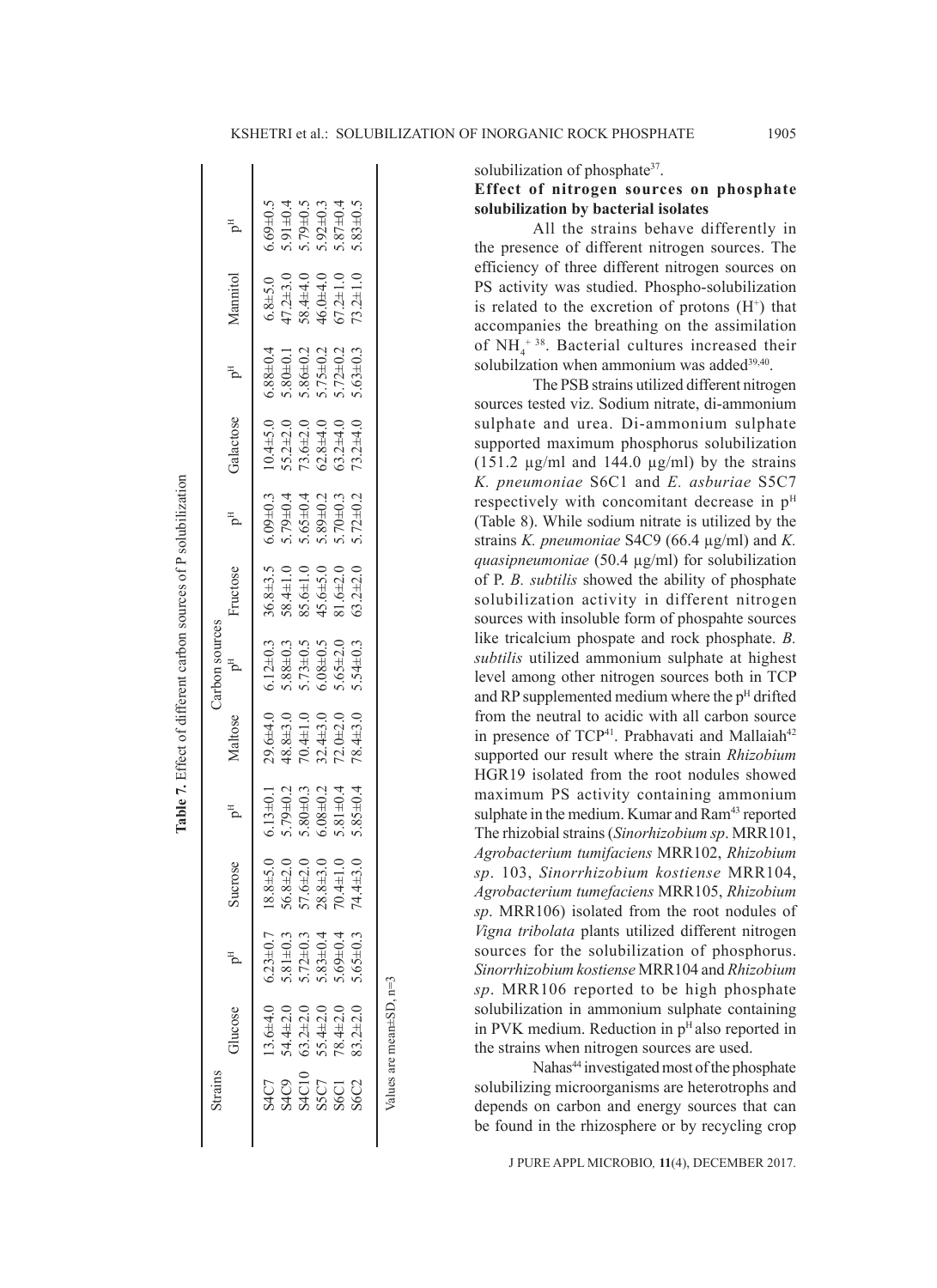| <b>Strains</b>                | Sodium nitrate | p <sup>H</sup> | Di-ammonium sulphate | p <sup>H</sup> | Urea           | p <sup>H</sup> |
|-------------------------------|----------------|----------------|----------------------|----------------|----------------|----------------|
| <b>S4C7</b>                   | $46.4 \pm 3.0$ | $5.79 \pm 0.2$ | $129.6 \pm 3.0$      | $5.31 \pm 0.1$ | $6.4\pm4.0$    | $6.8 \pm 0.5$  |
| S4C9                          | $66.4\pm4.0$   | $5.68\pm0.3$   | $128.0 \pm 2.0$      | $5.35\pm0.2$   | $9.6 \pm 4.0$  | $6.78 \pm 0.4$ |
| <b>S4C10</b>                  | $36.0 \pm 2.0$ | $6.08\pm0.5$   | $140.8 \pm 2.0$      | $5.25 \pm 0.3$ | $7.2 \pm 5.0$  | $6.82\pm0.3$   |
| <b>S5C7</b>                   | $26.4\pm4.0$   | $6.17\pm0.5$   | $144.0 \pm 4.0$      | $5.22 \pm 0.1$ | $54.4 \pm 3.0$ | $5.72 \pm 0.2$ |
| S <sub>6</sub> C <sub>1</sub> | $42.4 \pm 4.0$ | $5.81 \pm 0.2$ | $151.2 \pm 1.0$      | $5.07\pm0.2$   | $10.4 \pm 4.0$ | $6.83\pm0.5$   |
| S6C2                          | $50.4 \pm 5.0$ | $5.75 \pm 0.2$ | $120.0 \pm 1.0$      | $5.35\pm0.2$   | $7.2 \pm 5.0$  | $6.85\pm0.3$   |
|                               |                |                |                      |                |                |                |

**Table 8.** Effect of different nitrogen source of P solubilization

Values are mean±SD, n=3

residues. In addition, nitrogen sources may be considered as control factors as they influence microorganisms growth and consequently their solubilization capacity. Qualitative analysis of the phosphate solubilized by various groups correlated well with grouping based upon quantitative analysis of bacteria isolated from soil and effect of carbon and nitrogen sources<sup>45</sup>.

#### **CONCLUSIONS**

This study has revealed that, most of the isolates released more soluble P in all different concentration of rock phosphate (RP) and phosphate solubilizing bacteria were efficient in P solubilization with the decrease of  $p<sup>H</sup>$  in the medium. *K. pneumoniae* S4C10 and *K. quasipneumoniae* S6C2 are the most potential strains among the other PSB strain. Also, addition of fructose or glucose in the NBRIP medium by *K. pneumoniae* S4C10 and *K. quasipneumoniae* S6C2 showed maximum P release. The contribution of these strains, individually or in combination, can increase the P nutrition, growth and yield of the plants.

#### **REFERENCES**

1. Khan, M.S., Zaidi, A., Ahmad, E. Mechanism of phosphate solubilization and physiological functions of phosphate solubilizing microorganisms In: Khan MS, Zaidi A, Musarrat J, editors. Phosphate Solubilizing Microorganisms: Principles and Application of Microphos Technology. Springer International Publishing Switzerland, Switzerland. 2014; 31- 62, doi:10.1007/978-3-319-08216-5-2.

2. Adesemoye, A.O., Kloepper, J. W. Plantmicrobes interactions in enhanced fertilizer-use

J PURE APPL MICROBIO*,* **11**(4), DECEMBER 2017.

efficiency. *Appl. Micro- biol. Biot*., 2009; **85**: 1–12.

- 3. Oberson, A., Friesen, D.K., Rao, I.M., B¨uhler, S., Frossard, E. Phosphorus transformations in an Oxisol under contrasting land-use systems: The role of the soil microbial biomass. *Plant Soil*., 2001; **237**: 197–210.
- 4. Wild, A. Plant nutrients in soil: In soil conditions and plant growth, ed. A. Wild. Longman Scientific and Technical, Essex. 1988; 695- 742.
- 5. Schröder, J.J., Cordell, D., Smit, A.L., Rosemarin, A. Sustainable use of phosphorus. Wageningen: *Plant Resource International*., 2010; 122.
- 6. Reddy, M.S., Kumar, S., Khosla, B. Biosolubilization of poorly soluble rock phosphates by *Aspergillus tubingensis* and *Aspergillus niger*. *Bioresource Technol.,* 2002; **84**: 187–189.
- 7. Koliari, A.A., Akbari, Gh.A., Armandpisheh, O., Labbafi, M.R., Zarghami, R. Effects of phosphate chemical fertilizers and biologic fertilizers in various moisture regimes on some morphological characteristics and seeds performance in maize S.C. 704. *Asian J. Agr. Sci.*, 2011; **3**: 223–234.
- 8. Kang, S.C., Ha, C.G., Lee, T.G., Maheshwari, D.K. Solubilization of insoluble inorganic phosphates by a soil fungus *Fomitopsis sp.* PS 102. *Curr. Sci*., 2002; **82**: 439-442.
- 9. Duponnois, R., Colombet, A., Hien, V., Thioulouse, J. The mycorrhizal fungus *Glomus intraradices* and rock phosphate amendment influence plant growth and microbial activity in the rhizosphere of *Acacia holosericea*. *Soil Biol Biochem*., 2005; **37**: 1460—1468.
- 10. Chen, Y. P. *et al*. Phosphate solublizing bacteria from subtropical soils and their tricalcium solublizing abilities. *Appl. Soil Ecol.*, 2006; **34**: 33–41.
- 11. Sugihara, S., Funakawa, S., Kilasara, M., Kosaki, T. Dynamics of microbial biomass nitrogen in relation to plant nitrogen uptake during the crop growth period in a dry tropical cropland in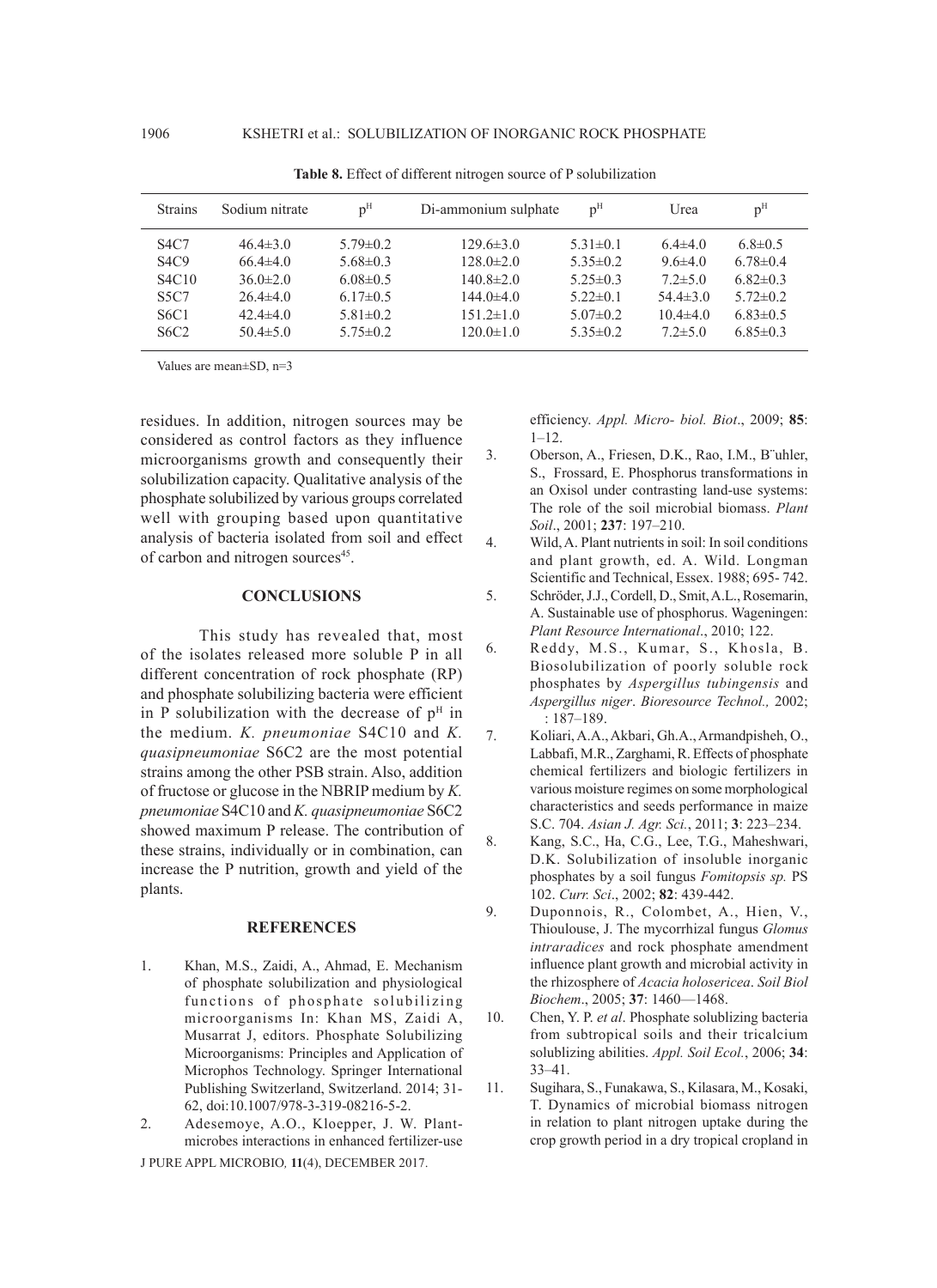Tanzania. *Soil Sci. Plant Nut*., 2010; **56**: 105–114.

- 12. Sharma, S.B., Sayyed, R.Z., Trivedi, M.H., Gobi, T.A. Phosphate solubilizing microbes: sustainable approach for managing phosphorus deficiency in agricultural soils. *Springer Plus.,*  2013; **2**: 587.
- 13. Singh, H.B., Singh, R.S., Sandhu, J.S. Herbal medicine of Manipur–A colour encyclopaedia. Daya Publishing House, Delhi; 2003.
- 14. Kala, C.P. Ethnomedicinal botany of the Apatani in the Eastern Himalayan region of India. J *Ethnobiol Ethnomed*., 2005; **1**: 1–8.
- 15. Pandey, A., Pandey, R., Negi, K.S., Radhamani, J. Realizing value of genetic resources of Allium in India. *Genet Resour Crop Evol*., 2008; **55**: 985–994.
- 16. Nautiyal, C.S., Mehta, S. An Efficient Method for Qualitative screening of phosphate-solubilizing bacteria. *Curr. Microbiol*., 2001; **43**: 51-56.
- 17. Jackson, M.L. Estimation of phosphorus content. Soil chemical analysis, Printer Hall, New Delhi (India). 1973.
- 18. Xiao, C., Chi, R., Pan, X., Liu, F., He, J. Rock phosphate solubilization by four yeast strains. *Ann Microbiol.*, 2013; **63**: 173—178.
- 19. Vassilev, N., Vassileva, M., Nikolaeva, I. Simultaneous P solubilizing and biocontrol activity of microorganisms: potentials and future trends. *Appl Microbiol Biotechnol.*, 2006; **71**: 137-144.
- 20. Sharma, K., Dak, G., Agrawal, A., Bhatnagar, M., Sharma, R. Effect of phosphate solubilizing bacteria on the germination of *Cicer arietinum*  seeds and seedling growth. *J. Herb. Med. Toxicol*., 2007; **1**: 59-61.
- 21. Kucey, R.M.N. Phosphate-solubilizing bacteria and fungi in various cultivated and Virgin Alberta soil. *Can. J. Soil Sci.,* 1983; **63**: 671- 678.
- 22. Goenadi, D.H., Sugiarto, Y. Bioactivation of poorly soluble phosphate rocks with a phosphorus-solubilizing fungus. *Soil Sci. Society America J*., 2000; 64: 927- 932.
- 23. Vazquez, P., Holguin, G., Puente, M., Cortes, A.E., Bashan, Y. Phosphate solubilizing microorganisms associated with the rhizosphere of mangroves in a semi arid coastal lagoon. *Biol. Fertil. Soils*. 2000; **30**: 460- 468.
- 24. Kaur, G., Reddy, S. Phosphate solubilizing rhizobacteria from an organic farm and their influence on the grown and yield of maize (*Zea mays* L.). *J. Gen. Appl. Microbiol*., 2013; **59**: 295- 303.
- 25. Himani, S., Reddy, M.S. Improvement of wheat and maize crops by inoculating *Aspergillus spp*. in alkaline soil fertilized with rock phosphate. *Arch. Agron. Soil Sci*., 2012; **58**: 535- 546.
- 26. Manzoor, M., Abbasi, M.K., Sultan, T. () Isolation of phosphate solubilizing bacteria from Maize rhizosphere and their potential of rock phosphate solubilization-mineralization and plant growth promotion. *Geomicrobiology J.*, 2016; 81- 95.
- 27. Alia, Afzal A, Khokhar SN, Jabeen B, Asad SA. Phosphate solubilizing bacteria associated with vegetables roots in different ecologies. *Pak J Bot,*  2013; **45**: 535—544.
- 28. Reddy, M.S., Kumar, S., Khosla, B. Biosolubilization of poorly soluble rock phosphates by *Aspergillus tubingensis* and *Aspergillus niger*. *Bioresource Technol.,* 2002; **84**: 187–189.
- 29. Gomes, E.A., Silva, U.D.C., Marriel, I.E., Oliveira, C.A.D., Lana, U.G.D.P. Rock phosphate solubilizing microorganisms isolated from maize rhizosphere soil. Revista Brasileira de Milho e Sorgo., 2014; **13**: 69- 81.
- 30. Patil, M.G., Sayyed, R.S., Chaudhari, A.B., Chincholkar, S.B. Phosphate solubilizing microbes: A potential bio-inoculants for efficient use of phosphate fertilizers. 107-117. *In*: S. M. Reddy, S. Ram Reddy, M. A. Singarachary & S. Girisham (eds.) *Proceeding of National Symposium Bioino culants for Sustainable Agriculture and Forestry*. 2001; Scientific Publishers (India), Jodhpur.
- 31. Di Simine, C.D., Sayer, J.A., Gadd, G.M. Solubilization of zinc phosphate by a strain of *Pseudomonas fluorescens* isolated from a forest soil. *Biol. Fert. Soils*., 1998; **28**(1): 87–94.
- 32. Mardad, I., Serrano, A., Soukri, A. Effect of carbon, nitrogen sources and abiotic stress on phosphate solubilization by bacterial strains isolated from a Moroccan rock phosphate deposit. *J. Adv. Chem*. *Eng*., 2014; **4**: 1- 10.
- 33. Narsian, V., Patel, H.H. Inorganic phosphate solubilization by some yeasts. *Indian J Microbiol*., 1995; **35**: 127-132.
- 34. Hameeda, B., Reddy, Y.H.K., Rupela, O.P., Kumar, G.N., Reddy, G. Effect of carbon substrates on rock phosphate solubilization by bacteria from composts and macrofauna. *Curr. Microbiol*., 2006; **53**: 298-302
- 35. Nautiyal, C.S., Bhadauria, S., Kumar, P., Lal, H., Mondal, R., Verma, D. Stress induced phosphate solubilization in bacteria isolated from alkaline soils. *FEMS Microbiology Letters.*, 2000; **182**: 291- 296.
- 36. Sridevi, M., Mallaiah, K.V., Yadav, N.C.S. Phosphate solubilization by *Rhizobium* isolates from *Crotalaria* species. *J. Plant. Sci.*, 2007; **2**: 635- 639.
- 37. Maheswar, N.U., Sathiyavani, G. Solubilization of phosphate by *Bacillus sps*, from groundnut